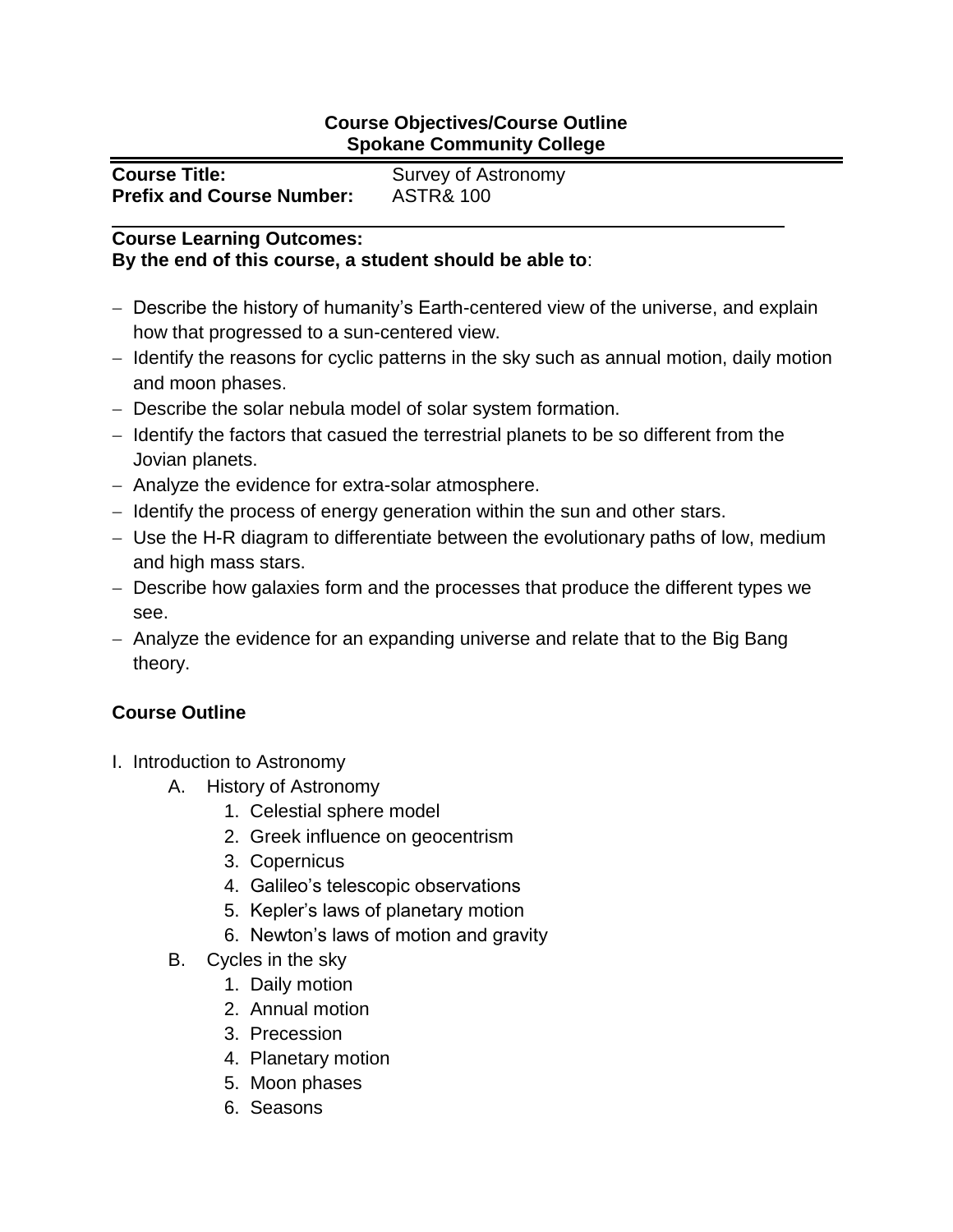- C. Properties of light and matter
	- 1. Thermal radiation laws
	- 2. Spectroscopy
	- 3. Atomic structure
	- 4. Doppler Effect
- II. Solar System
	- A. Solar nebula model
		- 1. Conservation of energy and angular momentum
		- 2. Temperature dependence of condensation
		- 3. Radioactive dating technique
	- B. Terrestrial planets and Earth's moon
		- 1. Differentiation
		- 2. Surface features
		- 3. Atmospheres
		- 4. Spacecraft missions
	- C. Jovian planets and moons
		- 1. Internal structure
		- 2. Magnetic fields
		- 3. Weather patterns
		- 4. Spacecraft missions
	- D. Asteroids and comets
	- E. Extra-solar planets
		- 1. Methods of detection
		- 2. Survey of results
- III. Stars
	- A. The Sun
		- 1. Atmosphere layers
		- 2. Magnetic activity cycle
		- 3. Energy source
	- B. Stellar properties
		- 1. Magnitude scale
		- 2. Stellar parallax
		- 3. Luminosity, Temperature, Radius, Mass
		- 4. Spectral classification
		- 5. H-R Diagram
	- C. Binary stars
		- 1. Visual
		- 2. Spectroscopic
		- 3. Eclipsing
	- D. Stellar evolution